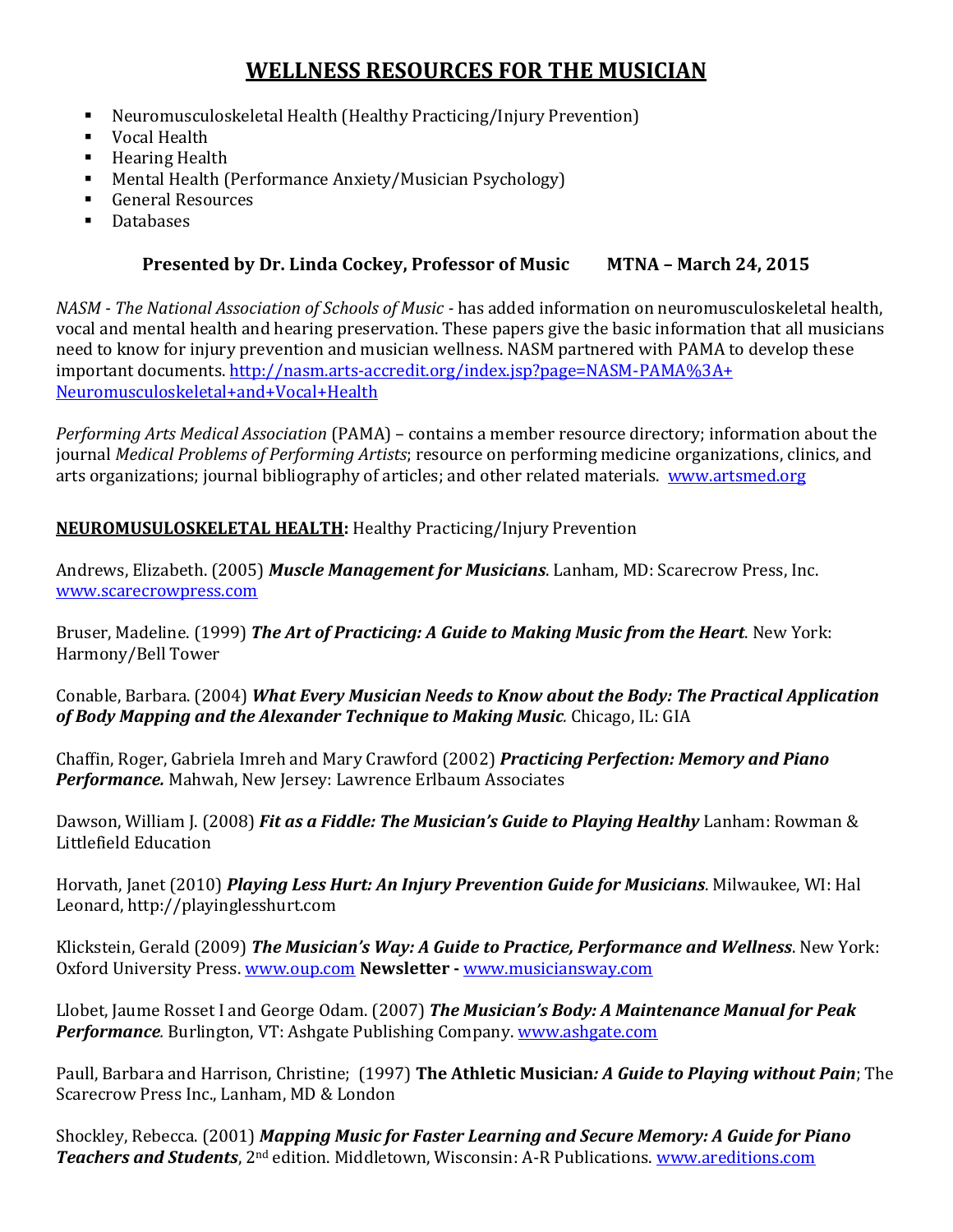### **VOCAL HEALTH**

Heman-Ackah, Yolanda D., Robert Sataloff and May Hawkshaw. (2013) *The Voice: A Medical Guide for Achieving and Maintaining a Healthy Voice.* Narberth, PA: Science and Medicine. [www.SciAndMed.com/voice](http://www.sciandmed.com/voice)

Jahn, Anthony, M.D., et al (2013) *The Singer's Guide to Complete Health*. New York, NY: Oxford University Press[. www.oup.com](http://www.oup.com/)

*The Singer's Resource -* Gives good advice about general vocal health issues. www.thesingersresource.com/vocal\_health.htm

### **HEARING HEALTH**

American Academy of Audiology (AAA) [www.asha.org](http://www.asha.org/) A professional organization for audiologists but contains information on where to find an audiologist. Also has a lengthy presentation on the "Management of Hearing Loss in Musicians," and, articles on how to prevent hearing loss in musicians as well as information on how music students can use protection to avoid memory loss.

Association for Adult Musicians with Hearing Loss (AAMHL) [www.aamhl.org](http://www.aamhl.org/) A blog but contains resources tools for musicians suffering from hearing loss as well as other disabilities and has a bibliography on hearing loss for musicians.

Chasin, Marshall. (2009) *Hearing Loss and Musicians.* San Diego, California: Plural Publishing Company, [www.pluralpublishing.com](http://www.pluralpublishing.com/)

Hearing Protection: [www.etymotic.com](http://www.etymotic.com/)**.** Contains a short video: "Hear for a Lifetime."

**MENTAL HEALTH:** Performance Anxiety/Musician Psychology

Buswell, David. (2006) *Performance Strategies for Musicians: How to Overcome Stage Fright and Performance Anxiety and Perform at Your Peak Using NLP and Visualization.* United Kingdom: MX Publishing. [www.mxpublishing.co.uk](http://www.mxpublishing.co.uk/)

*The Bullet Proof Musician* – a website by performance psychologist and violinist Noa Kageyama who worked with Don Greene and currently teaches at Juilliard. The purpose of this website is to teach musicians how to overcome stage fright, performance anxiety, and other blocks to peak performance. [www.bulletproofmusician.com](http://www.bulletproofmusician.com/)

Nagel, Julie. *Changing Performance Anxiety into Performance Energy* – This website/blog started in 2014 by Dr. Julie Nagel, a leading professional and pioneer in the field of performance anxiety who has a unique background due to her training as a pianist at the Julliard School of Music as well as her PhD in psychology. Dr. Nagel has worked with performance anxiety and self esteem issues for many years and, gives psychotherapy and psychoanalysis. Author of *Melodies of the Mind* and also has another blog with Psychology Today. [www.psychologytoday.com/blog/music-my-ears;](http://www.psychologytoday.com/blog/music-my-ears) [www.julienagel.net](http://www.julienagel.net/)

Freymuth, Malva. (1999) *Mental Practice and Imagery for Musicians: A Practical Guide for Optimizing Practice Time, Enhancing Performance and Preventing Injury* Boulder, CO: Integrated Musician's Press

Gordon, Stewart. (2006) *Mastering the Art of Performance: A Primer for Musicians*. New York: Oxford University Press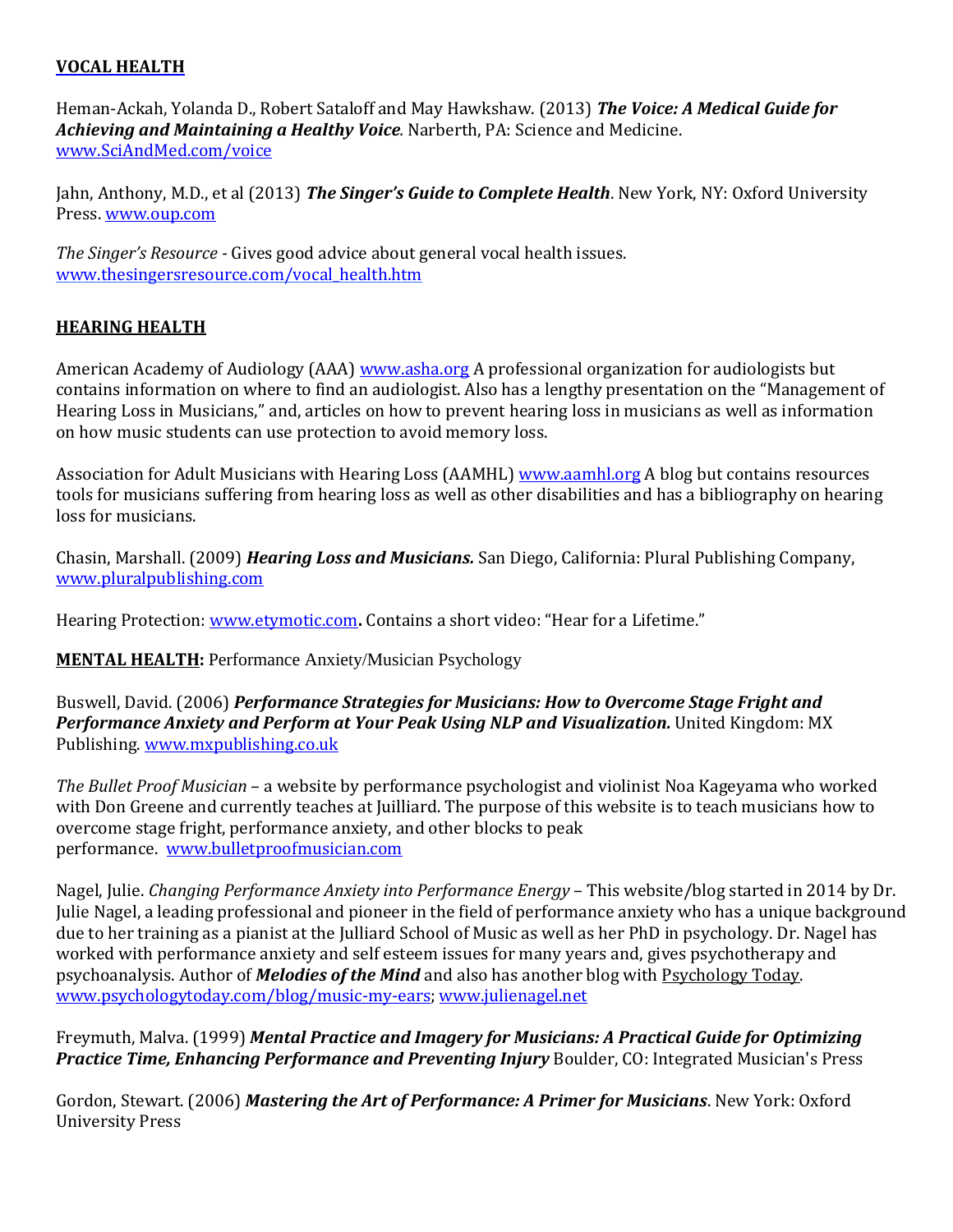Green, Barry. (2009) *Bringing Music to Life.* Chicago: GIA Publications, Inc. Green, Barry. (2005) *The Mastery of Music: Ten Pathways to True Artistry.* New York: Broadway Books Green, Barry and Timothy Gallwey. (1986) *The Inner Game of Music*. New York: Doubleday

Kenny, Dianna T. (2011) *The Psychology of Music Performance Anxiety***.** New York: Oxford University Press. [www.oup.com](http://www.oup.com/)

Lehmann, Andreas, John Sloboda, Robert Woody. (2007) *Psychology for Musicians.* New York: Oxford University Press. [www.oup.com](http://www.oup.com/)

McAllister, Lesley Sisterhen. (2013) *The Balanced Musician: Integrating Mind and Body for Peak Performance.* Scarecrow Press, Inc. [www.rowman.com](http://www.rowman.com/)

Moore, Bill. (2011) *Playing Your Best When It Counts: Mental Skills for Musicians and Performing Artists* Moore, Bill. (2011) *Playing Your Best When It Counts: High-Performance Workbook* Moore, Bill. (2011) *Playing Your Best When It Counts: High-Performance Journal* Norman, OK: Moore Performance Consulting. [www.drbillmoore.com](http://www.playingyourbest.com/)

*The Musician's Brain –* A blog by pianist Lois Svard that explores brain science and how it relates to teaching and performing. [www.themusiciansbrain.com](http://www.themusiciansbrain.com/)

Ristad, Eloise (1981) *A Soprano on Her Head. Boulder, CO:* Real People Press

Schwiebert, Jerald with Candace Platt. (2012) *Physical Expression and the Performing Artist: Moving*  **Beyond the Plateau.** The University of Michigan Press, Ann Arbor[, www.press.umich.edu](http://www.press.umich.edu/)

Watkins, Cornelia and Laurie Scott. (2012) *From the Stage to the Studio.* Oxford University Press, [www.oup.com](http://www.oup.com/)

Westney, William (2003) *The Perfect Wrong Note: Learning to Trust Your Musical Self.* Portland, Oregon: Amadeus Press. [www.halleonardbooks.com](http://www.halleonardbooks.com/)

### **GENERAL RESOURCES**

Berenson, Gail, Barbara Lister-sink, et al (2002) *A Symposium for Pianists and Teachers: Strategies to Develop the Mind and Body for Optimal Performance.* Dayton, OH: Heritage Press

*"Musicians and Their Health Care"***,** a special report, available as a PDF file a[t www.musicalamerica.com](http://www.musicalamerica.com/)

*Pianomap* -- an excellent introduction to the concept of body mapping for enhancing performance and preventing injuries. Maintained by Thomas Mark (*What Every Pianist Needs to Know About the Body*). [www.pianomap.com](http://www.pianomap.com/)

Sataloff, Robert T., Alice G. Brandfonbrener and Richard J. Lederman, editors. (2010) *Performing Arts Medicine, 3rd Edition.* Narberth, PA: Sciene and Medicine[. www.sciandmed.com](http://www.sciandmed.com/)

Watson, Alan H.D. (2009) *The Biology of Musical Performance and Performance-Related Injury.* Scarecrow Press, Inc. [www.rowman.com](http://www.rowman.com/)

*The Well Balanced Pianist* – describes a holistic mind/body approach to teaching and playing based on the Taubman method, Don Greene's psychological techniques, Alexander Technique, and other strategies for musician health. [www.wellbalancedpianist.com](http://www.wellbalancedpianist.com/)